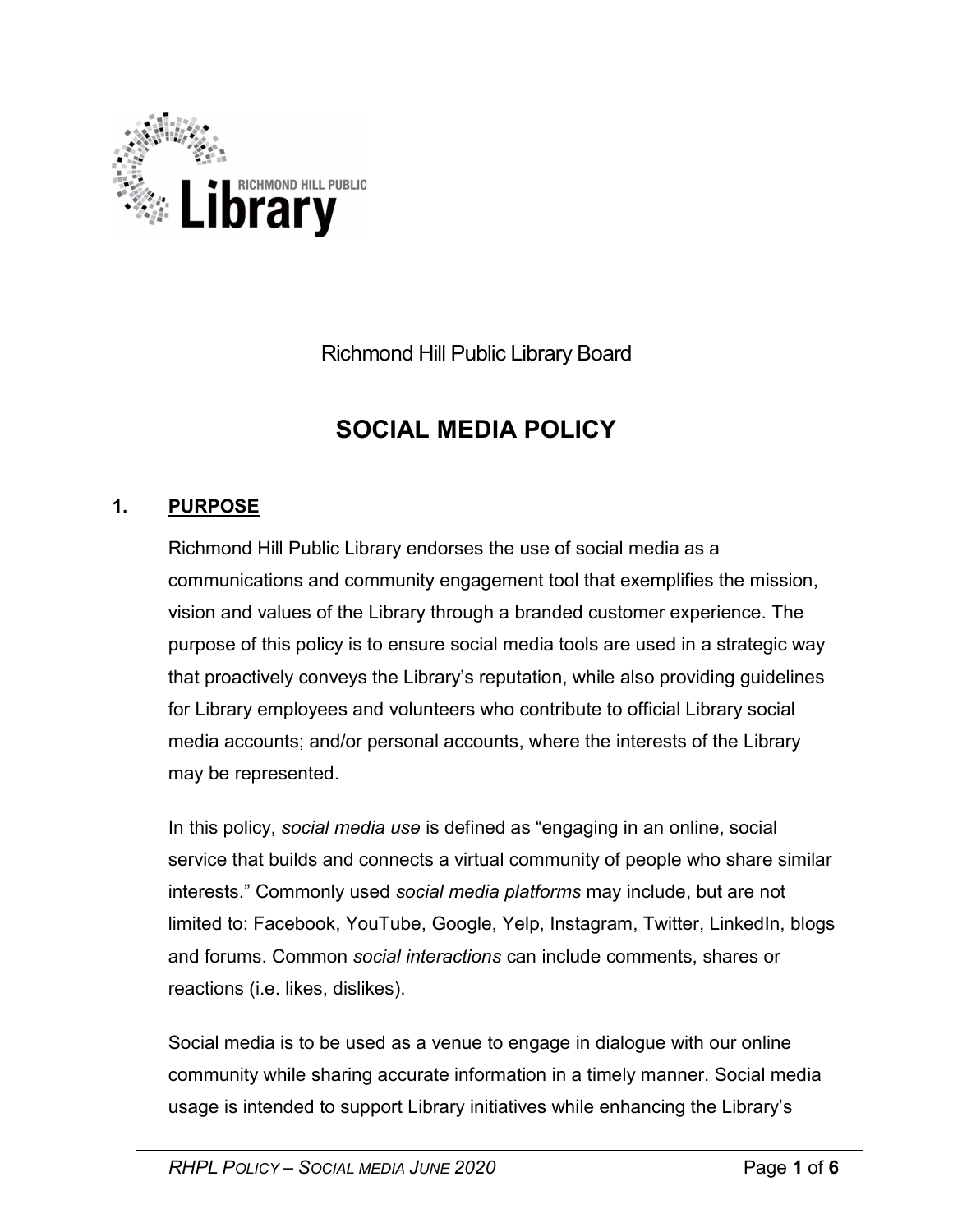reputation. Just as with traditional or in-person communication, it is important to remember our responsibility to serve our community. As such, employees must recognize that they share responsibility in upholding the reputation of the Library.

This policy is largely derived from the City of Richmond Hill's corresponding Social Media Policy, and will be updated based on revisions to the City's policy.

# 2. SCOPE

The Social Media Policy applies to all Library staff and volunteers, as well as members of the public who interact with the Library online and through social media channels. The policy also applies to anyone retained to represent the Library, such as contractors, consultants, and volunteers.

This policy is meant to guide social media usage by Library staff. It provides clarity and guidance to unique considerations associated with online and social media channels and works in collaboration with relevant legislation and other Library policies and procedures.

# 3. OFFICIAL LIBRARY SOCIAL MEDIA ACCOUNTS

Social media accounts should only be used with a full understanding of the professional resources and procedures required to effectively use them. Social media usage is managed, monitored and administrated by the Communications department of the Library, and should be considered as one component of the Library's overall communications strategy. The Communications Manager of the Library may assign contributors who create content for the Library's social media accounts on a regular basis. Official participants will be held accountable for the accuracy and appropriateness of the content they produce.

Official corporate accounts and social pages that represent the Library will be managed and created by the Communications department of the Library. They will be used to disseminate information, engage with the community and respond to commentary about the Library and its interests. New social media accounts or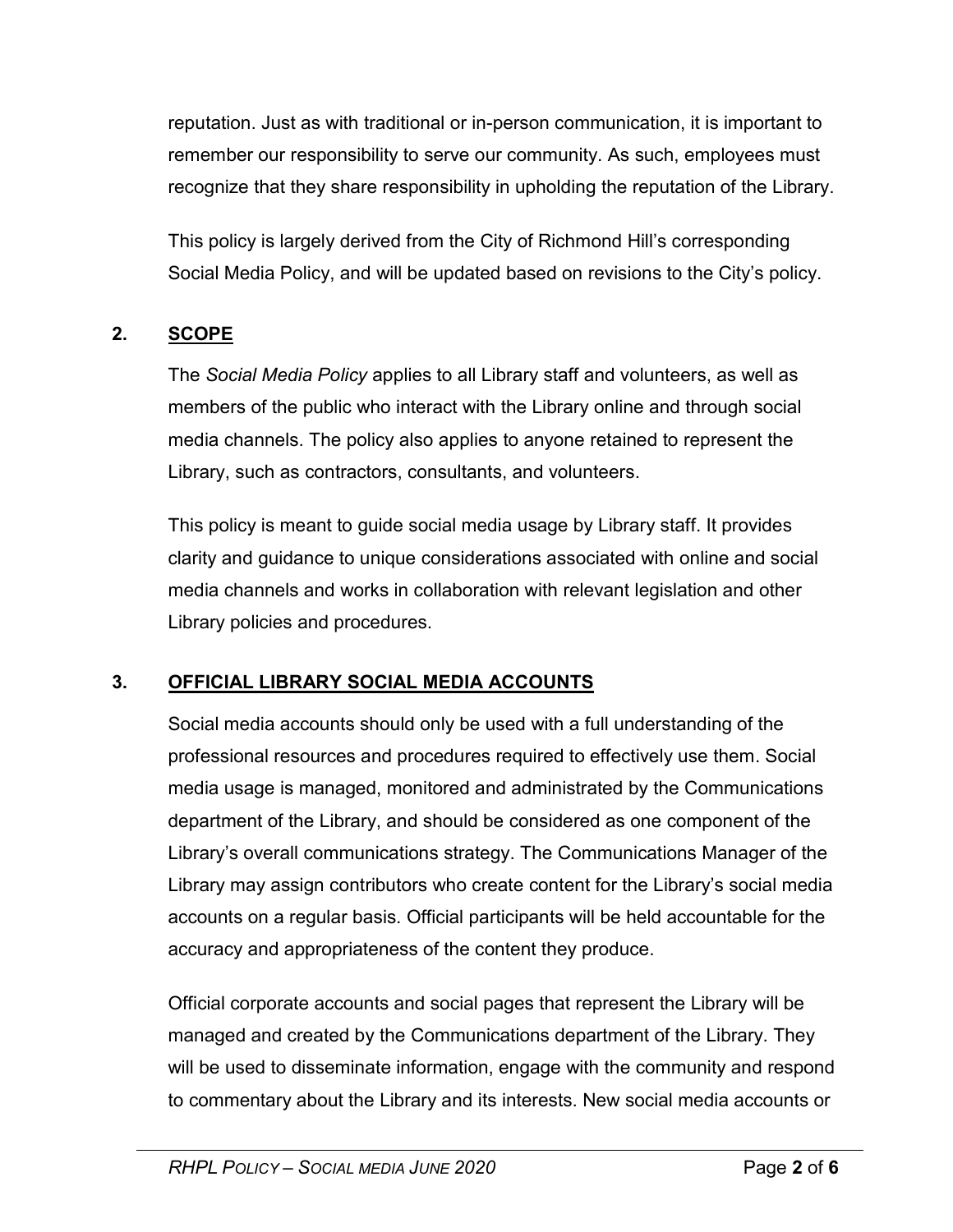pages that represent the Library may only be created under direction of the Communications department. Any accounts created without the consent of the Communications Manager will be removed.

# 4. CONTRIBUTORS TO OFFICIAL RHPL ACCOUNTS

Contributors are staff who have approval of their direct supervisor and the Communications Manager to post and/or comment on behalf of the Library, or on the Library's official social media accounts. Where possible, the staff person must seek to fulfil the Library's overall strategic goals through social content, and they must ensure that the below guidelines are followed:

- Content posted must be approved by Communications staff. Content must be accurate and relevant to the Library's audience, while maintaining professional and inclusive language, tone and content (image/video/text).
- Where applicable, appropriate consent must be obtained prior to sharing images, videos or other materials that do not belong to the Library, and confidentiality must be respected as per the Library's Personnel Policy.
- Staff must consult with the Communications department when there is uncertainty about the confidentiality of the information or if there is a risk pertaining to personal information and customer consent.
- Staff must ensure content of posts is not commercial in nature, and thus does not endorse revenue generation for a particular business or public figure.
- Staff must ensure content of posts contains a tone that is not offensive, violent, hateful, defamatory or in violation of the Library's Personnel Policy.
- Content of posts must be non-partisan in nature. That is, the posts must not communicate personal (i.e. political, religious, etc.) views when representing the Library.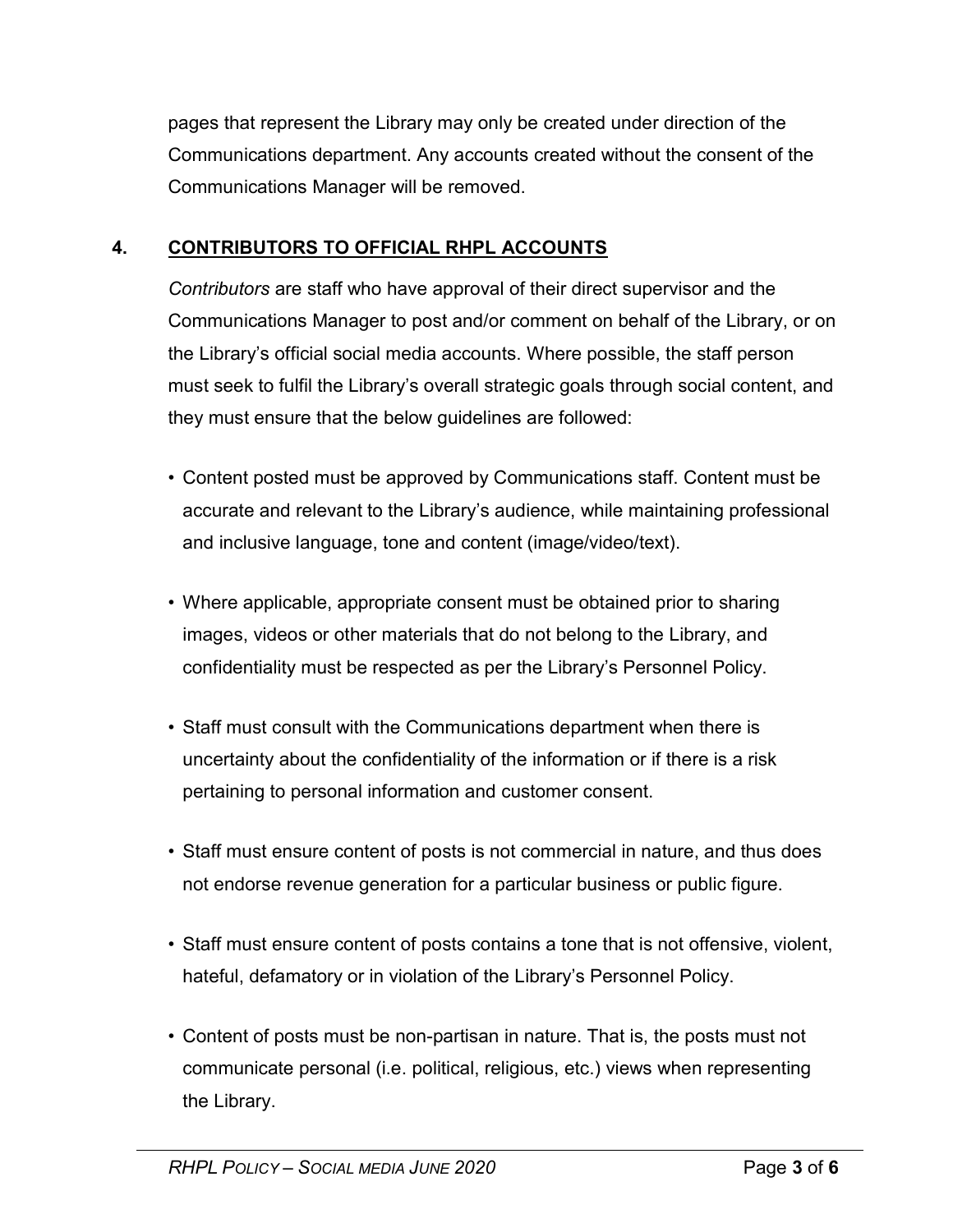• Moderators or contributors must report any inappropriate content that violates these terms immediately to the Communications Manager.

### 5. RESPONDING TO COMMENTS ON SOCIAL MEDIA

Communications staff or a designate will be responsible for responding to customer comments through official Richmond Hill Public Library profiles, and may use their discretion to remove:

- Comments or posts classified as spam or advertisement. This includes comments determined to be offensive, partisan, disparaging, profane or inappropriate.
- Disparaging comments that violate the Library's Customer Code of Conduct policy, or show disrespect toward a current/former Library employee or member of the Library Board.
- Comments that are inaccurate, off-topic, misleading, threatening, violent, hateful, discriminatory, inaccurate, or otherwise objectionable.

The Library reserves the right to review and moderate comments on, or directed to, Library accounts; and will make every effort to reply to posts in a timely and accurate manner.

#### 6. EMPLOYEE CONDUCT ON SOCIAL MEDIA

All employee actions and behaviours, including those using social media, are guided by the Library's Personnel Policy and other related policies currently in practice. Whether in a private or public setting, employees using social media should be aware of the impact of their actions on the Library's reputation and brand. The Library may observe content and information made available by employees through social media. Employees should use their best judgement in posting material that is either inappropriate or harmful to the Library, its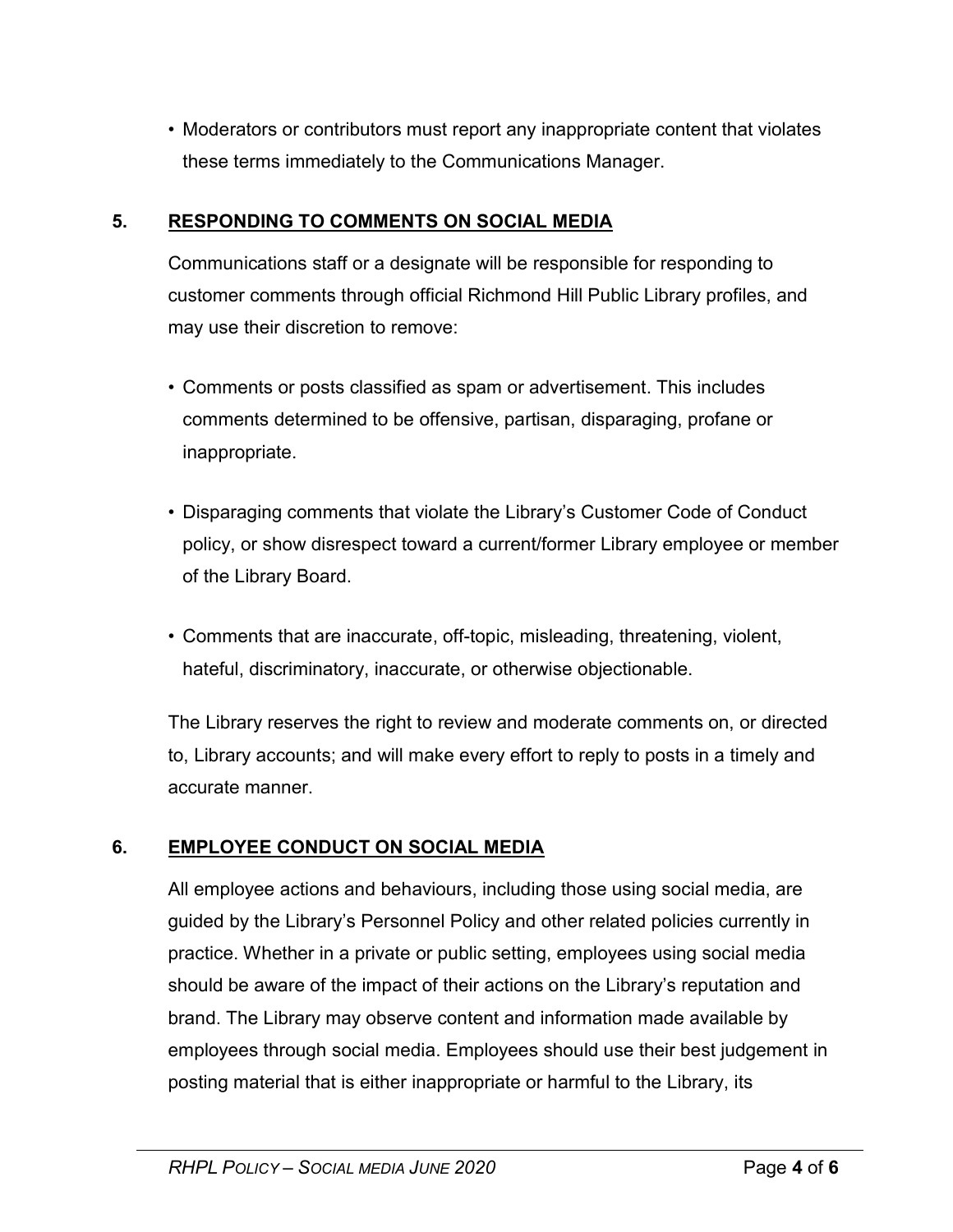employees, or any stakeholders. Library staff and volunteers must comply with the following terms:

- While staff are encouraged to follow, share posts by and join in on conversations on Library social media accounts (within the terms of this policy), staff may not engage directly to customers on the Library's social media pages through their personal social media accounts, thereby acting as a representative of the Library.
- Official, designated staff and accounts are responsible for engaging customers through social media. To avoid confusion and misrepresentation, unless approved by Communications, staff may not use their personal social media accounts to respond to inquiries or comments directed specifically to the Library or asking for an official response from the Library.
- Staff are not permitted to complain, react negatively (i,e. dislike), or express concerns regarding aspects of their job, workplace, or programs and services of the Library.
- Staff should not share/post any confidential and/or sensitive information about the Library.
- Staff should be careful when discussing things where emotions run high (e.g. politics and religion), and should show respect for the opinions of others. Staff must ensure that their social media use is consistent with their obligations as a public servant, including conflict of interest and political activity rules.
- Staff should not use visuals (images, logo, etc.) that suggest that their social media account represents Richmond Hill Public Library.
- Staff may choose to use a disclaimer like "Opinions are my own," which can help to clarify that the social account does not speak on behalf of the Library.